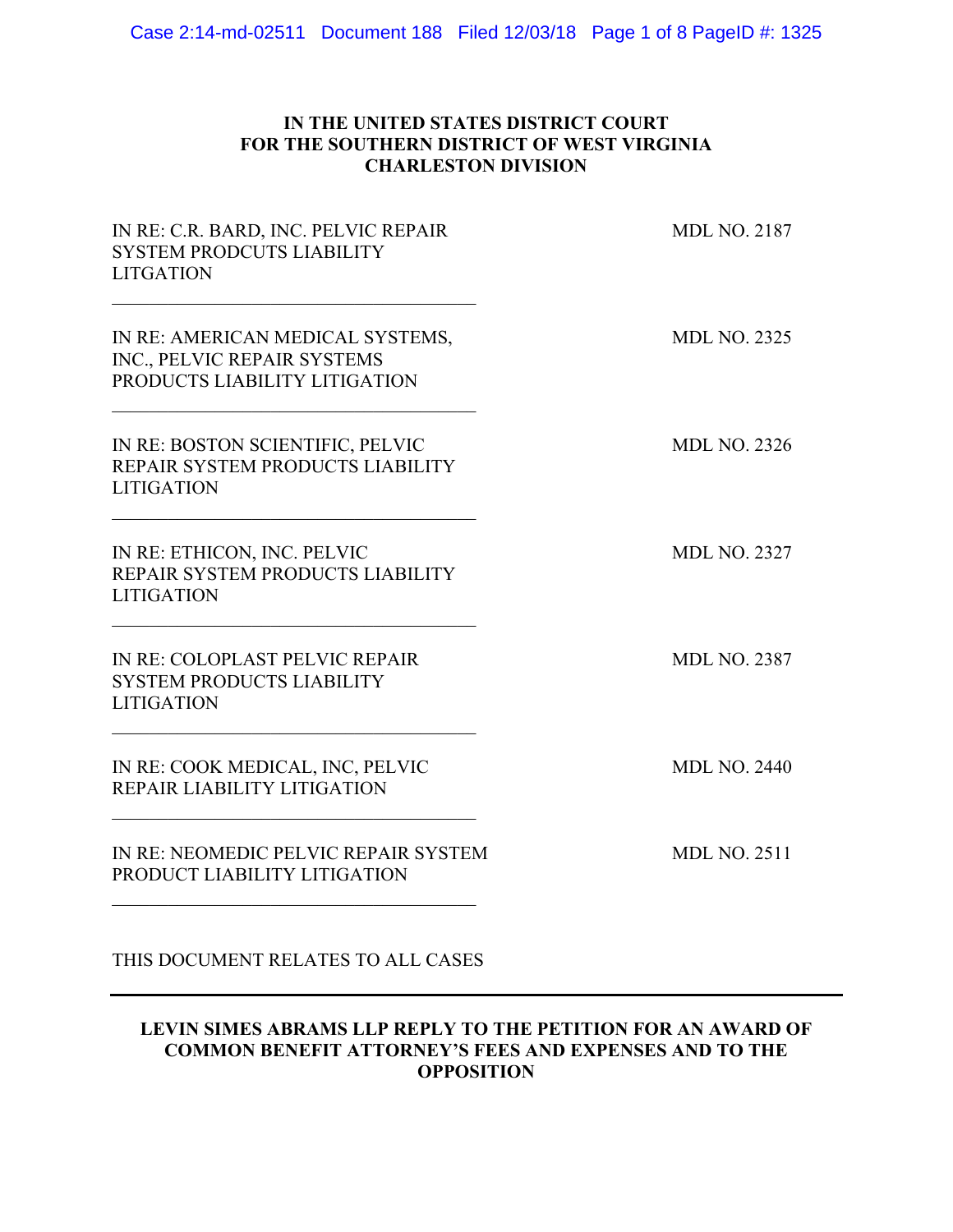#### **I. INTRODUCTION**

Levin Simes Abrams LLP is one of the two co-leads in the AMS MDL (MDL 2325). We are also a member of leadership for all seven transvaginal mesh MDLs, serving on the Executive Committee and the Plaintiffs' Steering Committee.

We are not members of the FCC. In fact, we objected to the FCC's recommendations for our firm's fee allocation. Pursuant to PTO #244, we followed this Court's protocols and directives for addressing our objections. Those efforts did not succeed until we were able to mediate the disputed fee issues with Judge Daniel Stack. Nonetheless, the protocol set out by the Court in its orders addressing the Common Benefit process provided an opportunity to reach a compromise with the FCC regarding our firm's allocation. We objected to the FCC's Preliminary Written Recommendation, our objections were heard and considered, and the FCC met with us and provided us with feedback and its position. While we did not agree with the FCC on all of its points, the process set forth in the Court's orders provided us and the FCC the opportunity to work in good faith to reach a compromise.

We have reviewed the FCC's Petition and the Opposition filed by Kline and Specter. While we do not agree with all of the positions taken by either the FCC or Kline and Specter, we believe we have a responsibility to address certain important issues raised in both pleadings that impact everyone.

We have not and are not taking any position with respect to the recommended fee allocation as to any firm other than our own, because individual fee allocation issues are not ripe at this juncture.

## I. **THE FIVE PERCENT ALLOCATION IS FAIR AND REASONABLE**

On August 26, 2013, this Court entered PTO # 77 which adopted a "voluntary, private and cooperative" agreement for performing work and sharing the work product performed for the Common Benefit of all plaintiffs. Similar orders were entered by this Court in all seven MDLs. We were signatories to the Participation Agreement which was signed by all members of leadership including every member of the Executive Committee and the entire Plaintiffs' Steering Committee.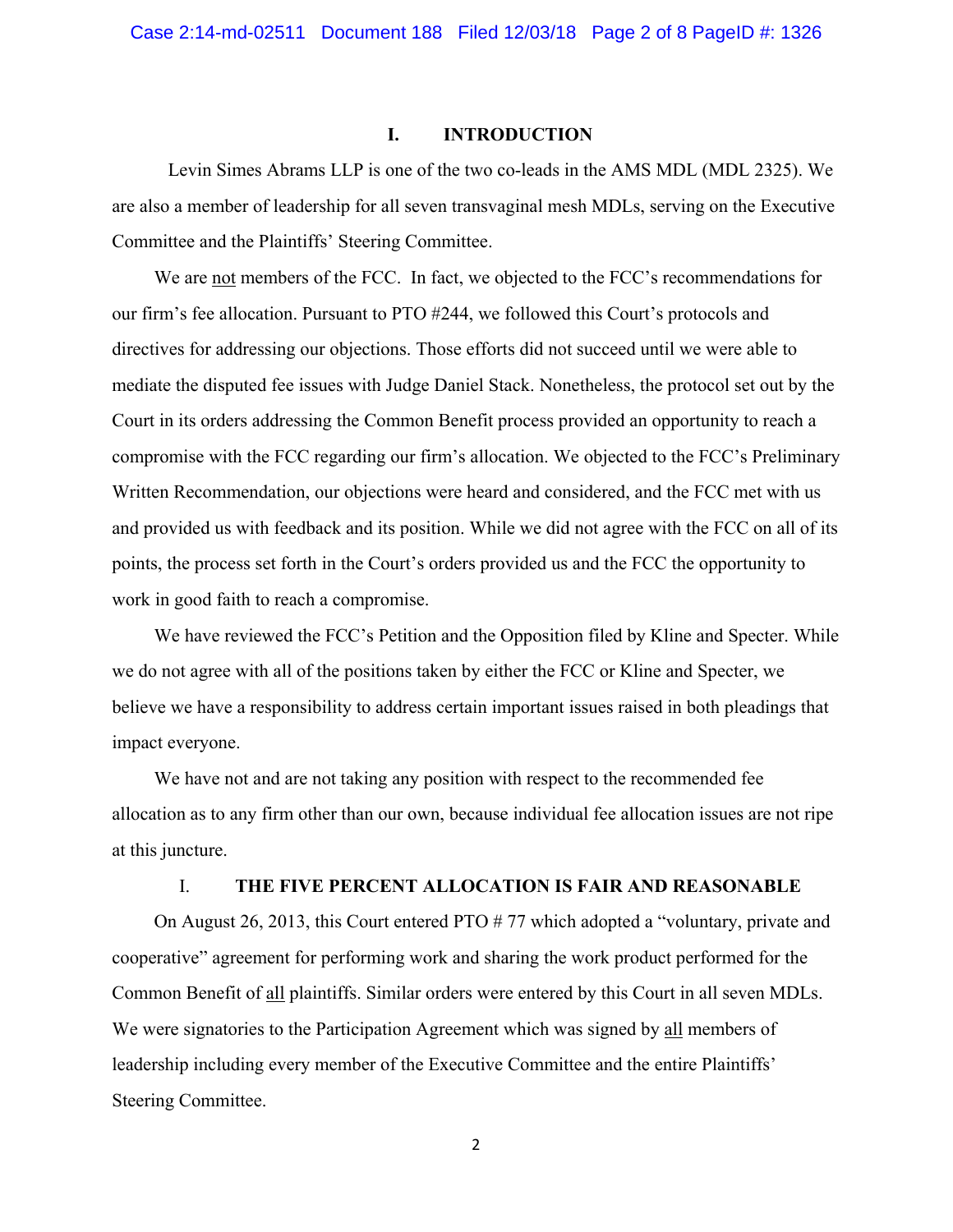In sum and substance these Orders, and the Participation Agreement, provide for the joint prosecution of the litigation in all seven MDLs. The signatory firms agreed to perform legal services for the benefit of all claimants and to share the work product with all participating firms with the expectation that they would later be compensated out of the Common Benefit Fund established by the Court.

Pursuant to that Participation Agreement, and in the reliance upon this Court's Orders, the participating firms, including Levin Simes Abrams LLP, performed legal services for the Common Benefit of all claimants. From the outset of this litigation, the leadership of the MDLs worked to achieve the effective and efficient prosecution of all transvaginal mesh claimant's cases. The significant efforts which were required to do so—in terms of financial resources, time and effort of hundreds of lawyers across the country in expending hundreds of thousands of hours of work for the common benefit of all plaintiffs in the litigation—more than justifies an award of 5%. Indeed, the lawyers that initially funded and performed the Common Benefit work would likely not have undertaken such a task without an understanding that their remarkable efforts would be compensated in the event of a successful outcome.

The Court's initial assessment of 5% was established in order to hold back sufficient funds to compensate the participating firms for such work. 95% of the aggregate settlement amounts are completely unaffected by the Court's assessment. No one objected to the Court's initial 5% assessment, which was ordered in 2013. Subsequent to the Court's decision to levy the 5% assessment, all participating firms have operated within this framework over a period of years and have performed hundreds of thousands of hours of collective Common Benefit legal work with the reasonable expectation of having those services compensated out of the Common Benefit Fund. While we recognize that this reasonable reliance may not be dispositive, we do think it is very significant that all participating firms have continued to perform these Common Benefit services without any firm ever raising any objection as to the amount of the 5% assessment.

Kline and Specter now asserts that the amount is excessive. We disagree for the following reasons: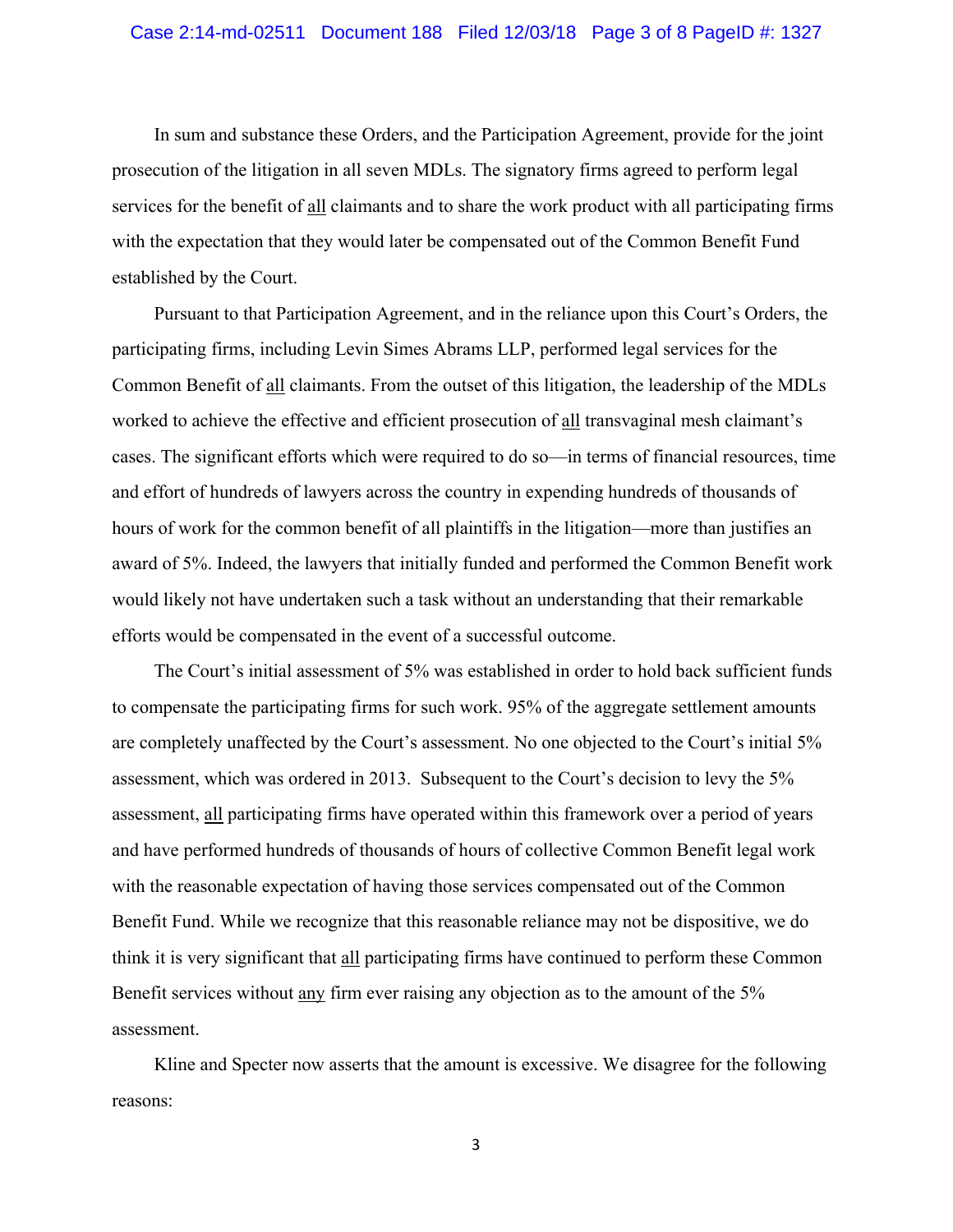The firms representing individual clients in the underlying cases were spared the important and time-consuming work of conducting the corporate and expert discovery necessary to prove the liability case against each of the defendants. This included but was not limited to developing the medical and scientific experts, taking and defending the expert depositions, reviewing the millions of pages of corporate documents, taking the depositions of the corporate witnesses, substantial motion practice and legal briefing, management of the litigation and trial preparation in the bellwether trial set cases. By contrast, since the vast majority of discovery in the individual cases was stayed, (save for completion of a Plaintiff Profile Form), a lawyer representing individual claimants had limited responsibilities with respect to proving their underlying cases. Individual case responsibilities were essentially limited to filing a Complaint, completing a Plaintiff Profile Form, obtaining and reviewing limited client medical records, and identifying the device. Beyond these tasks, the lawyers in the underlying cases were able to rely heavily on the Common Benefit work product in order to prove liability and medical causation. Essentially, the liability case was proven by the firms participating in the Common Benefit effort. Yet 95% of the recovery remains untouched by this Court's assessment so that the lawyers in the underlying cases can still earn most of their fee even though most of the important work was done by others.

## II. **THE OPPOSITION TO 5% ASSESSMENT IS UNSOUND**

Our firm has been a participant in leadership in multiple MDLs over the years. We have also reviewed the Common Benefit jurisprudence in every MDL that has produced a published opinion. It is clear that 5% is well within the established due process norms for determining fair compensation for Common Benefit work of this nature and magnitude. Notwithstanding these precedents, the Opposition to the Petition raises certain issues we feel compelled to address.

First, there is a suggestion that because the many billions of dollars in overall recoveries were not the product of a "global settlement," that this fact somehow leads to the conclusion that a Common Benefit was not conferred, or that the value of the work should be somehow diminished. We have participated in Common Benefit work in many MDLs and have monitored others. Suffice it to say that we are not aware of a single instance where compensation for work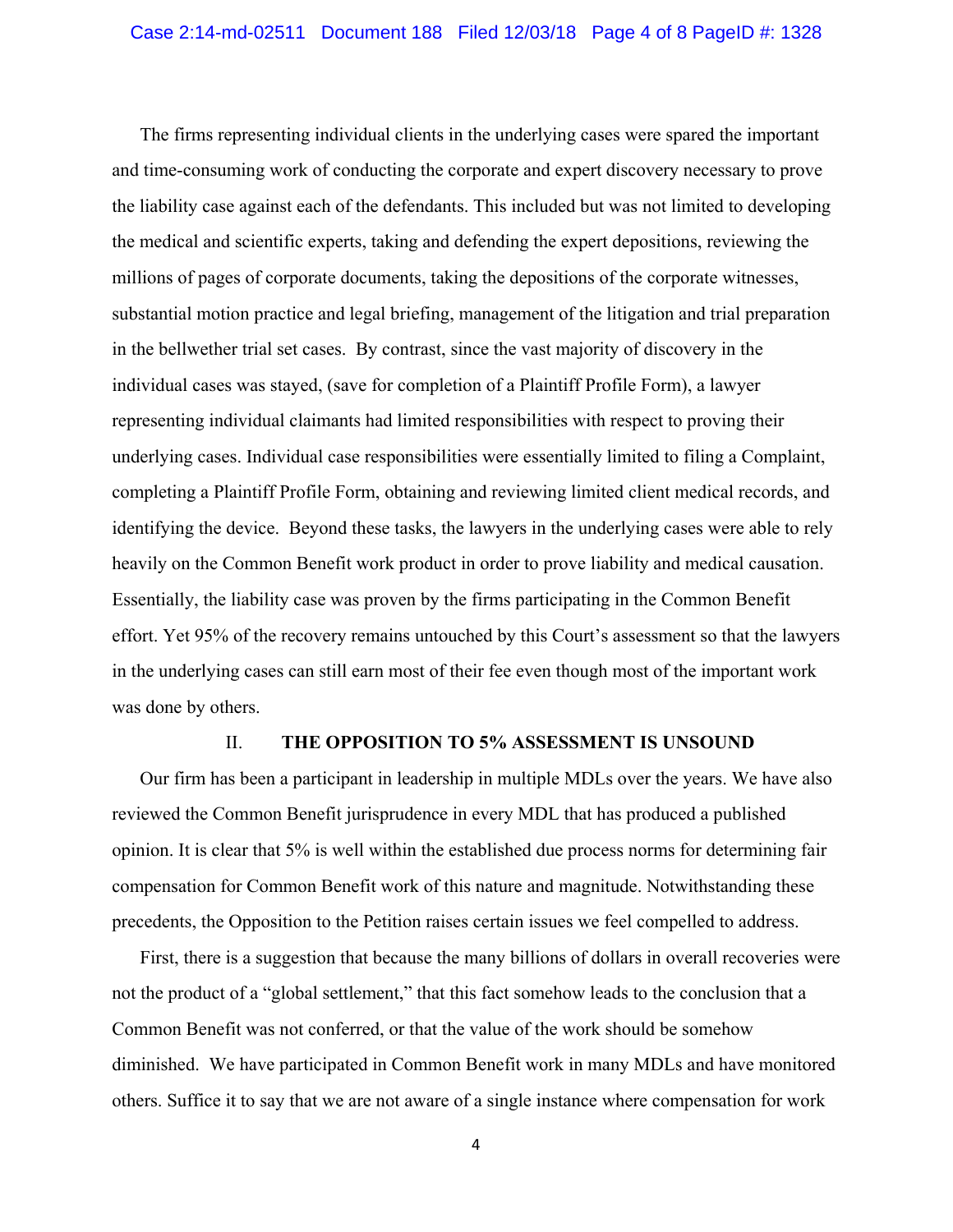## Case 2:14-md-02511 Document 188 Filed 12/03/18 Page 5 of 8 PageID #: 1329

that benefitted all claimants and their counsel was not compensated because the cases were resolved outside of a single global settlement. Moreover, until now, not a single one of the Participating Firms asserted the requirement for a global settlement as a predicate for payment for the work that led to these settlements. The benefit of the work that everyone performed on behalf of all claimants has already been conferred and shared irrespective of the method of resolution.

The opposition also advances an argument that a per case average of "only" \$40,000 somehow supports its position that a 5% award is excessive. This is unduly simplistic depiction of the settlement value obtained for claimants obscures the real issues.

In this MDL, as in others, it is often the case that there a large number of claimants who present with lesser injuries, and many who present with no injuries. In this litigation, as in most litigations, many of the claims may have problems which negatively impact their value because of difficulties proving case specific causation and damages. For example, there are questions with respect to the extent of the injuries, there are product identification issues and there are often significant defenses with respect to the presence of other serious medical problems being partly responsible for the claimant's symptoms. On the other hand, there are a smaller number of higher value cases where the claimant is otherwise healthy and where there are no other significant health issues which could explain the symptoms. So, "averages" are not instructive as to the overall results obtained or benefit conferred. The whole phenomenon of "averages" is influenced by a myriad of factors including the fact that defendants often insist upon the inclusion of a large volume of low value cases in settlements in order to be able to publicize a lower case "average". Finally, it is worth noting that these settlements were the result of private negotiations between the underlying counsel of record, or their settlement counsel, and particular defendants. There wasn't any matrix or "average" governing any firm's negotiations, leaving individual firms, consistent with the ethical rules, to apportion settlement monies among their clients depending on their evaluation of the strengths and weaknesses of their cases and after obtaining their clients' consent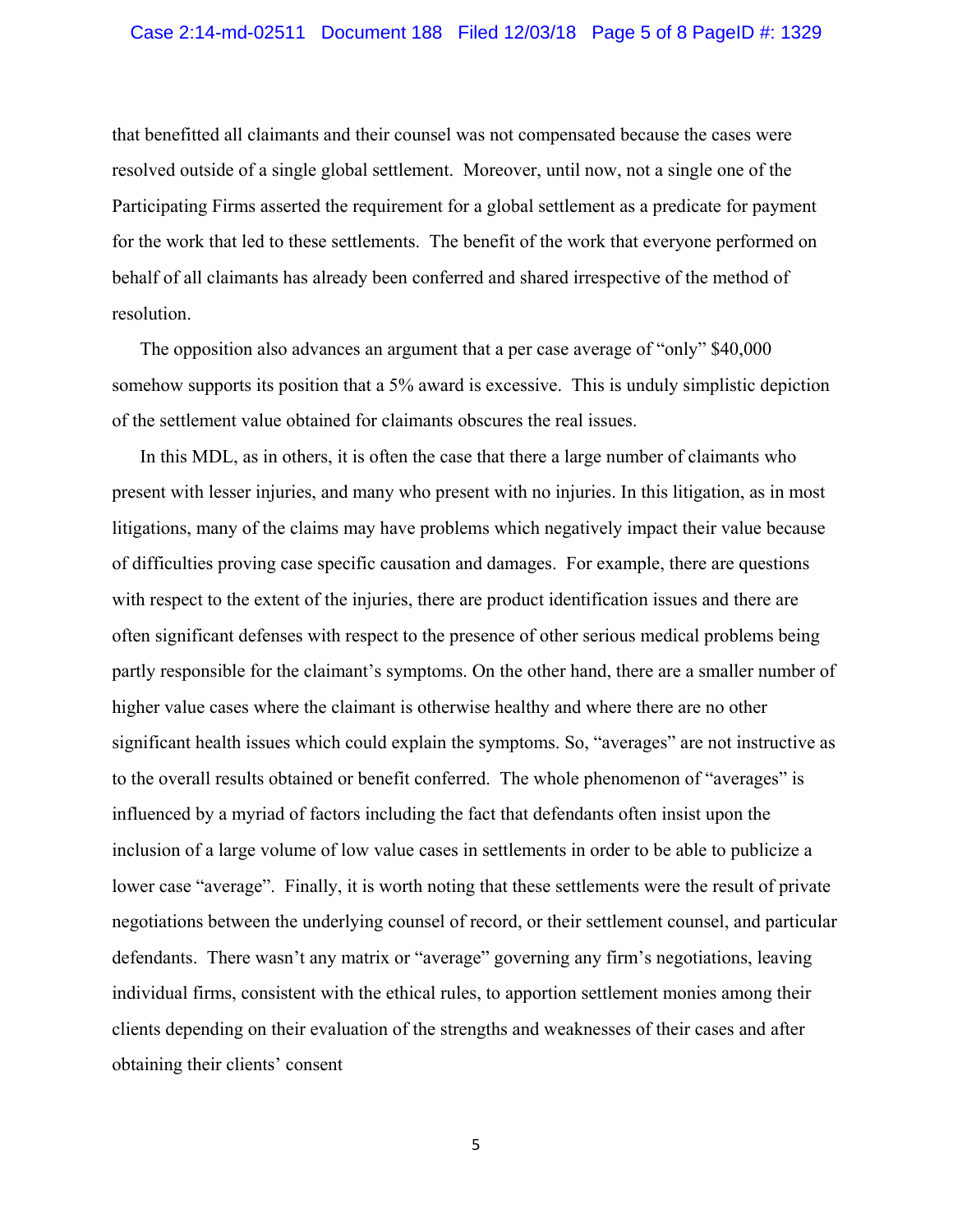Consequently, it makes absolutely no sense to look at across the board "averages" as some sort of short hand yardstick to evaluate the overall benefit conferred. We see no reason to doubt the fact that each law firm was motivated to reach good settlements which accurately reflected the nature and strength of the underlying individual claims. Not surprisingly, the individual settlements reached have varied within a range depending on a host of variables which have nothing to do with the value conferred by the Common Benefit work. There is simply no basis for this Court to devalue the overall impact of the Common Benefit work based on some retrospective opinion that the overall case "averages" achieved should have been higher. The firms that performed the work that helped all of the claimants and the lawyers representing them are in no position to determine or affect whether or not individual law firms obtained the best value they could in their individual lawsuits. That is not the function of leadership or the function of this Court. All the Participating Firms could do was provide everyone with the foundation to prove the liability case in support of the underlying cases.

We also think that there is ample evidence that 5% is actually on the low side of a fair assessment for the overall benefit conferred by the firms doing the work. Our reasoning is as follows:

The lion's share of the work which was necessary to prove all of the cases was performed by the participating Common Benefit firms. The attorneys representing individual claimants in the underlying cases did not have a lot of work to do since discovery in the underlying cases was stayed with the exception of a small subset of cases which were selected as a member of a bellwether pool or placed on a Wave Order. Yet, the recoveries that were obtained relied heavily on the Common Benefit work product which the law firms in the underlying cases have already benefitted from and for which they previously agreed to compensate. The Common Benefit fund is substantial but that is only because the overall recoveries from which the contributions were made were 20 times more substantial. It makes no sense to look at the current fund of \$366 million without also looking at the much larger amount of settlement funds which remain to adequately compensate the lawyers in the underlying cases. The hundreds of thousands of hours of Common Benefit work is largely responsible for achieving an aggregate settlement value of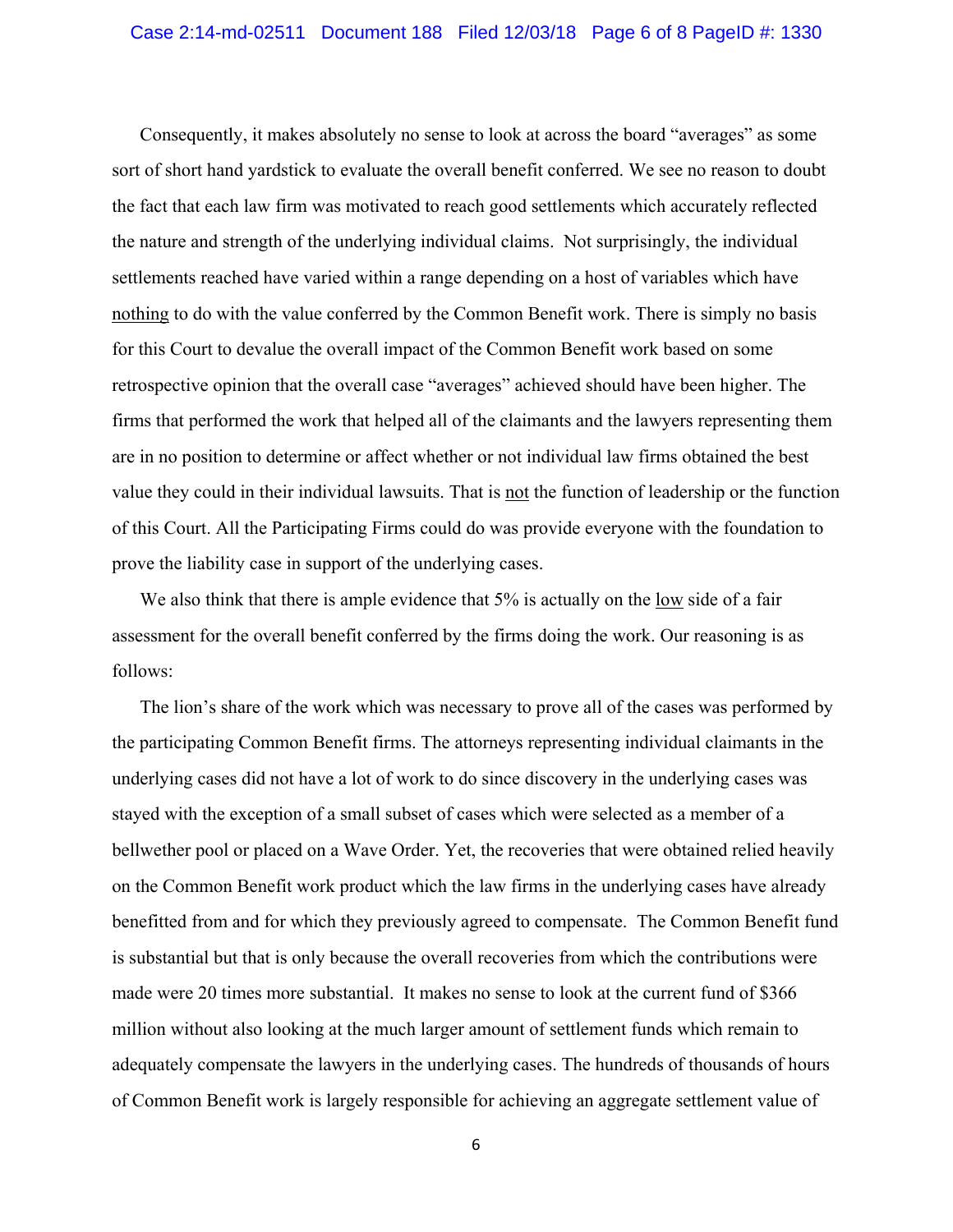between \$7 billion and \$11 billion across all the MDLs and yet 95% of those amounts are retained by each claimant and their counsel despite the fact that the entire liability and medical case was built by the firms who did the Common Benefit work. It would be patently unfair for the firm's representing individual clients to retain their entire fee when they have received an enormous amount of assistance in proving their cases and where they already agreed to pay for that help in the form of a fraction of their fee and recovery.

Finally, we do not believe that verdicts provide a useful reference point for overall fairness. Only a tiny portion of the cases were tried (less than one thousandth of a percent) and everyone realized that most cases would never be tried. In any mass tort MDL, the plaintiff's verdicts are usually substantial, but those results merely inform the negotiating parties as to how to value each individual case. The Opposition papers ask this Court to somehow assume that in light of the verdicts, the firms that negotiated their individual client's cases should have achieved better settlements. Putting aside the fact that the Court lacks any practical way of testing this hypothesis, it makes no logical sense since the incentive for each firm is to maximize their client's recovery and is based upon the unique facts of each case. And, every firm had the tools provided by the Common Benefit work product to negotiate the best settlements possible. It is not the job of this Court, or the participating firms, or Kline and Specter to engage in some sort of retrospective second guessing of individual settlement values. We can only observe that if one or more firms did a poor job of representing their clients it was not because they lacked the requisite proof of liability or medical causation. That proof was provided as a result of years of hard work by the firms who devoted their time to lifting all of the boats.

Dated: December 3, 2018

Respectfully submitted,

/s/Rachel Abrams Rachel Abrams Levin Simes Abrams LLP 1700 Montgomery, Suite 250 San Francisco, CA 94111 Phone: (415) 426-3000 Fax: (415) 426-3001 rabrams@levinsimes.com